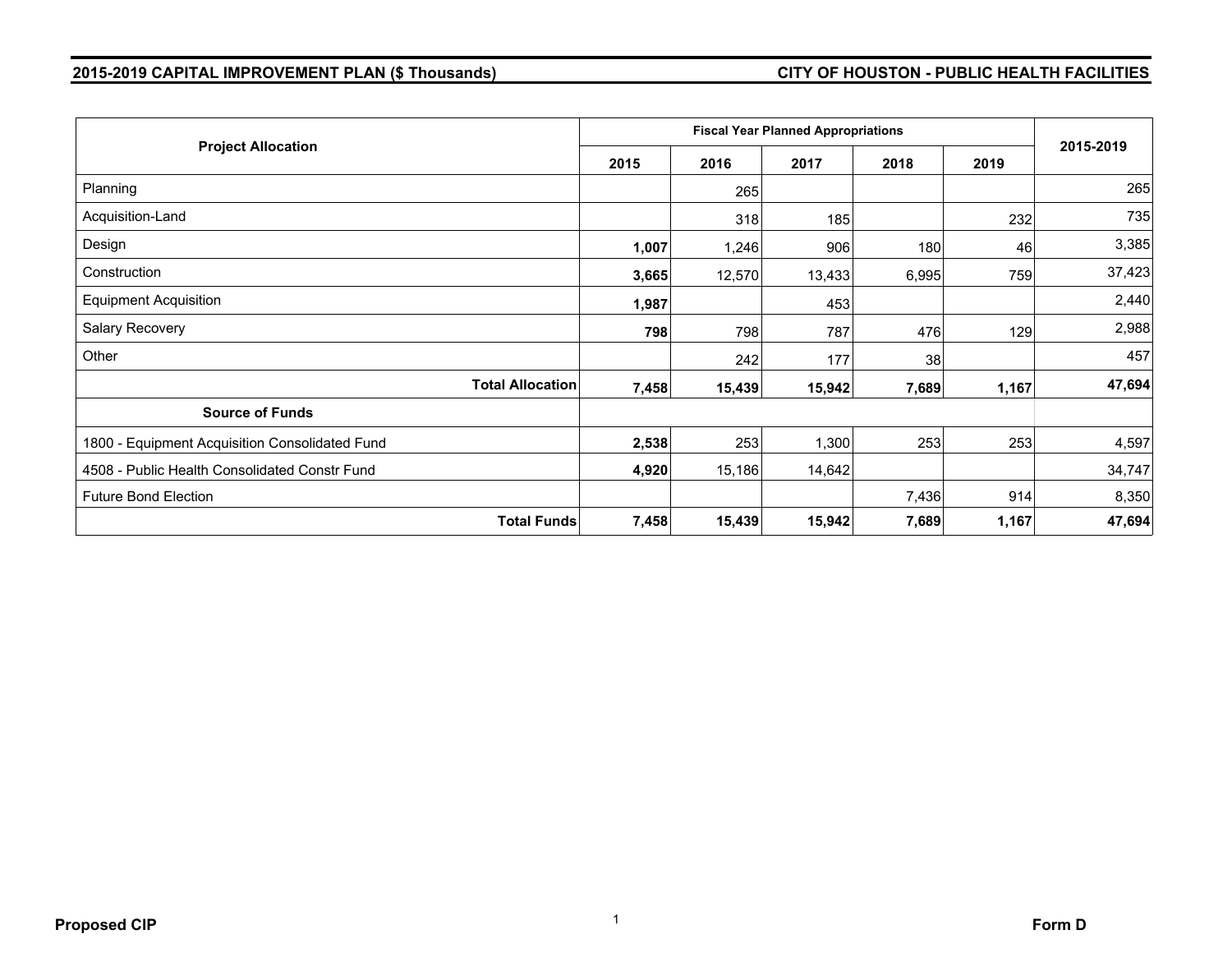| CIP No.  | Project                                             | <b>Fiscal Year Planned Appropriations</b> |      |      |      |      |           |  |
|----------|-----------------------------------------------------|-------------------------------------------|------|------|------|------|-----------|--|
|          |                                                     | 2015                                      | 2016 | 2017 | 2018 | 2019 | 2015-2019 |  |
| H-000018 | <b>Roof Replacement - Reconstruction</b>            |                                           |      |      |      |      |           |  |
|          | 4508 - Public Health Consolidated Constr Fund       | 323                                       | 323  | 323  |      |      | 969       |  |
|          | <b>Future Bond Election</b>                         |                                           |      |      | 323  | 323  | 646       |  |
|          | <b>Project Total</b>                                | 323                                       | 323  | 323  | 323  | 323  | 1,615     |  |
| H-000063 | <b>HVAC &amp; MEP Improvement Project</b>           |                                           |      |      |      |      |           |  |
|          | 1800 - Equipment Acquisition Consolidated Fund      | 253                                       | 253  | 253  | 253  | 253  | 1,265     |  |
|          | <b>Project Total</b>                                | 253                                       | 253  | 253  | 253  | 253  | 1,265     |  |
| H-000078 | <b>Crocket - Storage &amp; Security Improvement</b> |                                           |      |      |      |      |           |  |
|          | 4508 - Public Health Consolidated Constr Fund       |                                           |      | 158  |      |      | 158       |  |
|          | <b>Project Total</b>                                |                                           |      | 158  |      |      | 158       |  |
| H-000079 | <b>Generators for Immunization Refrigerator</b>     |                                           |      |      |      |      |           |  |
|          | 1800 - Equipment Acquisition Consolidated Fund      |                                           |      | 140  |      |      | 140       |  |
|          | <b>Project Total</b>                                |                                           |      | 140  |      |      | 140       |  |
| H-000080 | SW MSC-Interior, Security, IT Upgrades              |                                           |      |      |      |      |           |  |
|          | <b>Future Bond Election</b>                         |                                           |      |      | 500  |      | 500       |  |
|          | <b>Project Total</b>                                |                                           |      |      | 500  |      | 500       |  |
| H-000082 | <b>Lyons Health Center - Site Work</b>              |                                           |      |      |      |      |           |  |
|          | <b>Future Bond Election</b>                         |                                           |      |      | 350  |      | 350       |  |
|          | <b>Project Total</b>                                |                                           |      |      | 350  |      | 350       |  |
| H-000083 | <b>Transfer Switches &amp; Generators</b>           |                                           |      |      |      |      |           |  |
|          | 1800 - Equipment Acquisition Consolidated Fund      |                                           |      | 370  |      |      | 370       |  |
|          | <b>Project Total</b>                                |                                           |      | 370  |      |      | 370       |  |
| H-000084 | NE MSC-HVAC, Hardware, Security, IT                 |                                           |      |      |      |      |           |  |
|          | <b>Future Bond Election</b>                         |                                           |      |      | 377  |      | 377       |  |
|          | <b>Project Total</b>                                |                                           |      |      | 377  |      | 377       |  |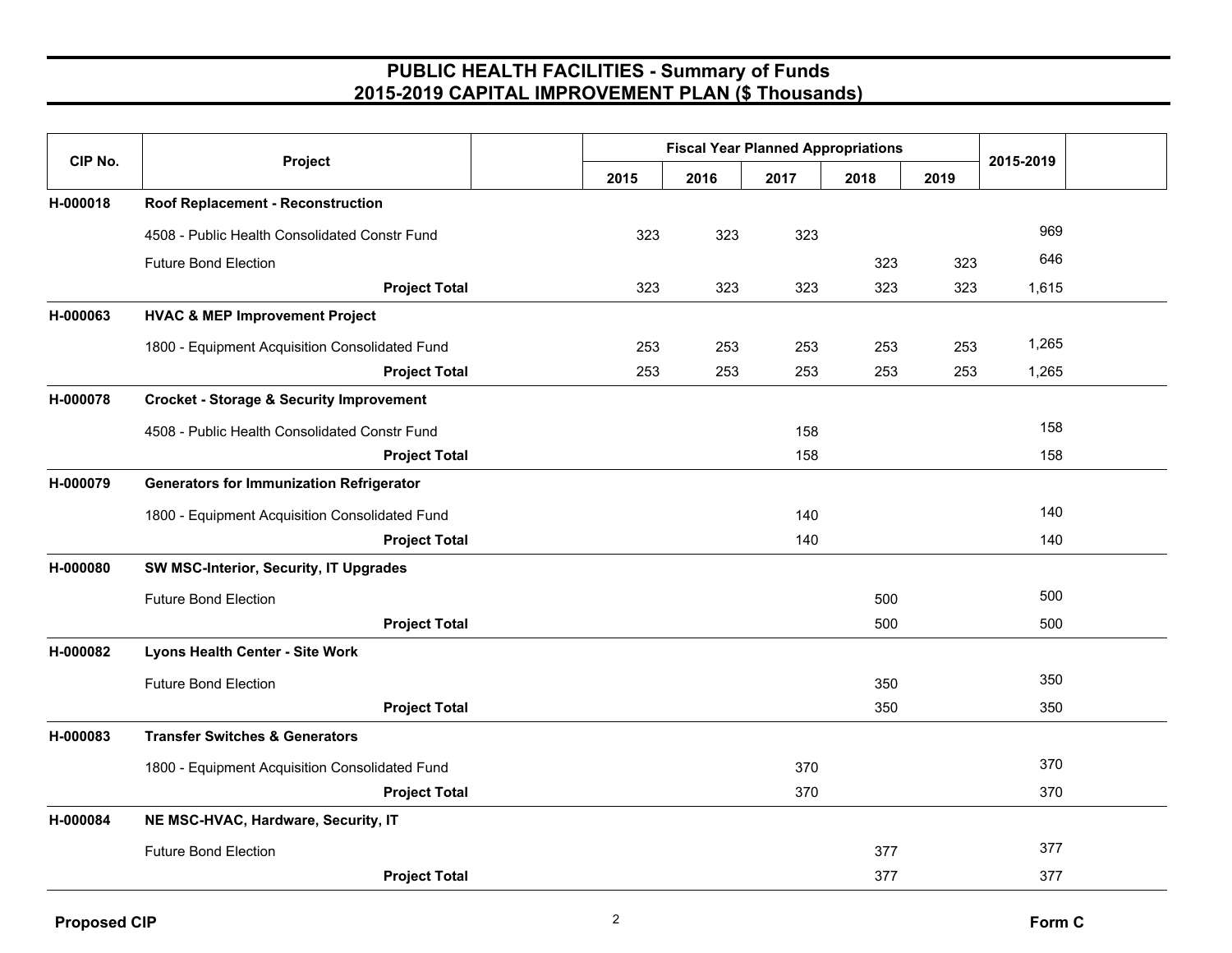| CIP No.  | Project                                       |      |       |       |       |      | 2015-2019 |  |
|----------|-----------------------------------------------|------|-------|-------|-------|------|-----------|--|
|          |                                               | 2015 | 2016  | 2017  | 2018  | 2019 |           |  |
| H-000085 | <b>Acres Homes MSC-Green Space</b>            |      |       |       |       |      |           |  |
|          | <b>Future Bond Election</b>                   |      |       |       | 201   |      | 201       |  |
|          | <b>Project Total</b>                          |      |       |       | 201   |      | 201       |  |
| H-000086 | Kashmere MSC-Int./Ext., Sec. & Sidewalks      |      |       |       |       |      |           |  |
|          | <b>Future Bond Election</b>                   |      |       |       | 474   |      | 474       |  |
|          | <b>Project Total</b>                          |      |       |       | 474   |      | 474       |  |
| H-000087 | <b>Cochran Bldg.-Parking, Fence, Security</b> |      |       |       |       |      |           |  |
|          | 4508 - Public Health Consolidated Constr Fund |      |       | 1,122 |       |      | 1,122     |  |
|          | <b>Project Total</b>                          |      |       | 1,122 |       |      | 1,122     |  |
| H-000089 | Lyons Health Ctr - Roof & Weatherproof        |      |       |       |       |      |           |  |
|          | 4508 - Public Health Consolidated Constr Fund |      | 913   | 14    |       |      | 927       |  |
|          | <b>Project Total</b>                          |      | 913   | 14    |       |      | 927       |  |
| H-000091 | Sunnyside Health Center - Renovation          |      |       |       |       |      |           |  |
|          | 4508 - Public Health Consolidated Constr Fund |      | 568   | 5,433 |       |      | 6,002     |  |
|          | <b>Project Total</b>                          |      | 568   | 5,433 |       |      | 6,002     |  |
| H-000092 | Sunnyside MSC - Complete Renovation           |      |       |       |       |      |           |  |
|          | 4508 - Public Health Consolidated Constr Fund | 865  | 7,639 |       |       |      | 8,503     |  |
|          | <b>Project Total</b>                          | 865  | 7,639 |       |       |      | 8,503     |  |
| H-000093 | Third Ward MSC/HC - DAWN build-out            |      |       |       |       |      |           |  |
|          | 4508 - Public Health Consolidated Constr Fund |      | 160   | 1,474 |       |      | 1,634     |  |
|          | <b>Project Total</b>                          |      | 160   | 1,474 |       |      | 1,634     |  |
| H-000096 | Fifth Ward MSC - Foundation, Roof             |      |       |       |       |      |           |  |
|          | 4508 - Public Health Consolidated Constr Fund |      |       | 230   |       |      | 230       |  |
|          | <b>Future Bond Election</b>                   |      |       |       | 1,288 |      | 1,288     |  |
|          | <b>Project Total</b>                          |      |       | 230   | 1,288 |      | 1,518     |  |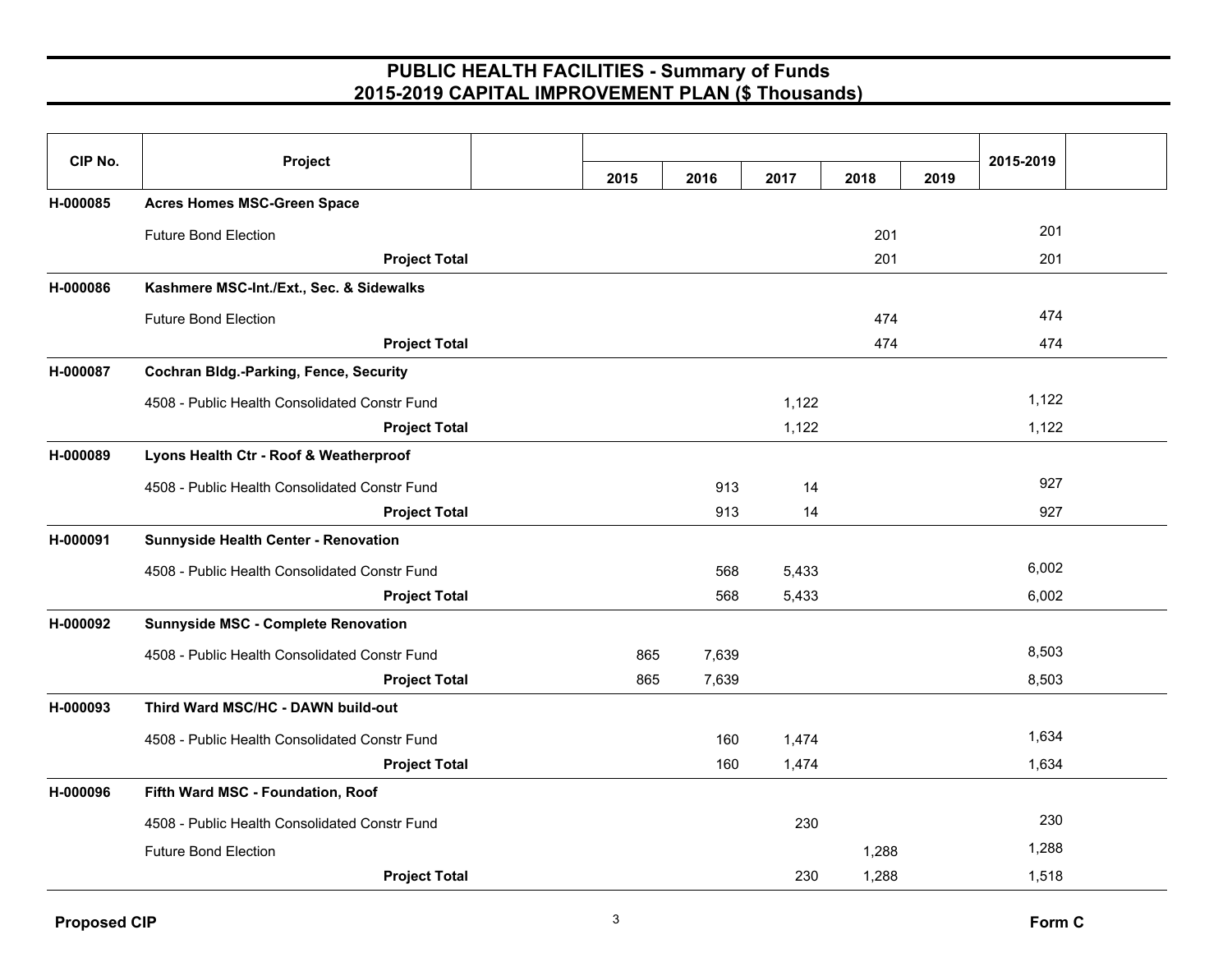|          | Project                                             |       |       |       |       |      |           |  |
|----------|-----------------------------------------------------|-------|-------|-------|-------|------|-----------|--|
| CIP No.  |                                                     | 2015  | 2016  | 2017  | 2018  | 2019 | 2015-2019 |  |
| H-000097 | <b>Facility Assessment Items - Priority 1&amp;2</b> |       |       |       |       |      |           |  |
|          | 4508 - Public Health Consolidated Constr Fund       | 3,377 | 3,377 |       |       |      | 6,754     |  |
|          | <b>Project Total</b>                                | 3,377 | 3,377 |       |       |      | 6,754     |  |
| H-000099 | <b>Minor Projects and Renovations</b>               |       |       |       |       |      |           |  |
|          | 4508 - Public Health Consolidated Constr Fund       | 355   | 737   | 848   |       |      | 1,940     |  |
|          | <b>Future Bond Election</b>                         |       |       |       | 1,000 | 57   | 1,057     |  |
|          | <b>Project Total</b>                                | 355   | 737   | 848   | 1,000 | 57   | 2,997     |  |
| H-000100 | Department-wide IT Upgrades- Sound & PA             |       |       |       |       |      |           |  |
|          | 1800 - Equipment Acquisition Consolidated Fund      |       |       | 536   |       |      | 536       |  |
|          | <b>Project Total</b>                                |       |       | 536   |       |      | 536       |  |
| H-000101 | <b>Denver Harbor MSC - Various Updates</b>          |       |       |       |       |      |           |  |
|          | 4508 - Public Health Consolidated Constr Fund       |       |       | 278   |       |      | 278       |  |
|          | <b>Future Bond Election</b>                         |       |       |       | 1,337 |      | 1,337     |  |
|          | <b>Project Total</b>                                |       |       | 278   | 1,337 |      | 1,615     |  |
| H-000104 | <b>Acres Homes MSC - Various Updates</b>            |       |       |       |       |      |           |  |
|          | 4508 - Public Health Consolidated Constr Fund       |       |       | 141   |       |      | 141       |  |
|          | <b>Future Bond Election</b>                         |       |       |       | 972   |      | 972       |  |
|          | <b>Project Total</b>                                |       |       | 141   | 972   |      | 1,113     |  |
| H-000105 | <b>Northside Health Center - Renovation</b>         |       |       |       |       |      |           |  |
|          | 4508 - Public Health Consolidated Constr Fund       |       | 286   | 1,748 |       |      | 2,034     |  |
|          | <b>Project Total</b>                                |       | 286   | 1,748 |       |      | 2,034     |  |
| H-000106 | La Nueva Casa HC - Roof, Windows, Finish            |       |       |       |       |      |           |  |
|          | 4508 - Public Health Consolidated Constr Fund       |       | 173   | 1,844 |       |      | 2,017     |  |
|          | <b>Project Total</b>                                |       | 173   | 1,844 |       |      | 2,017     |  |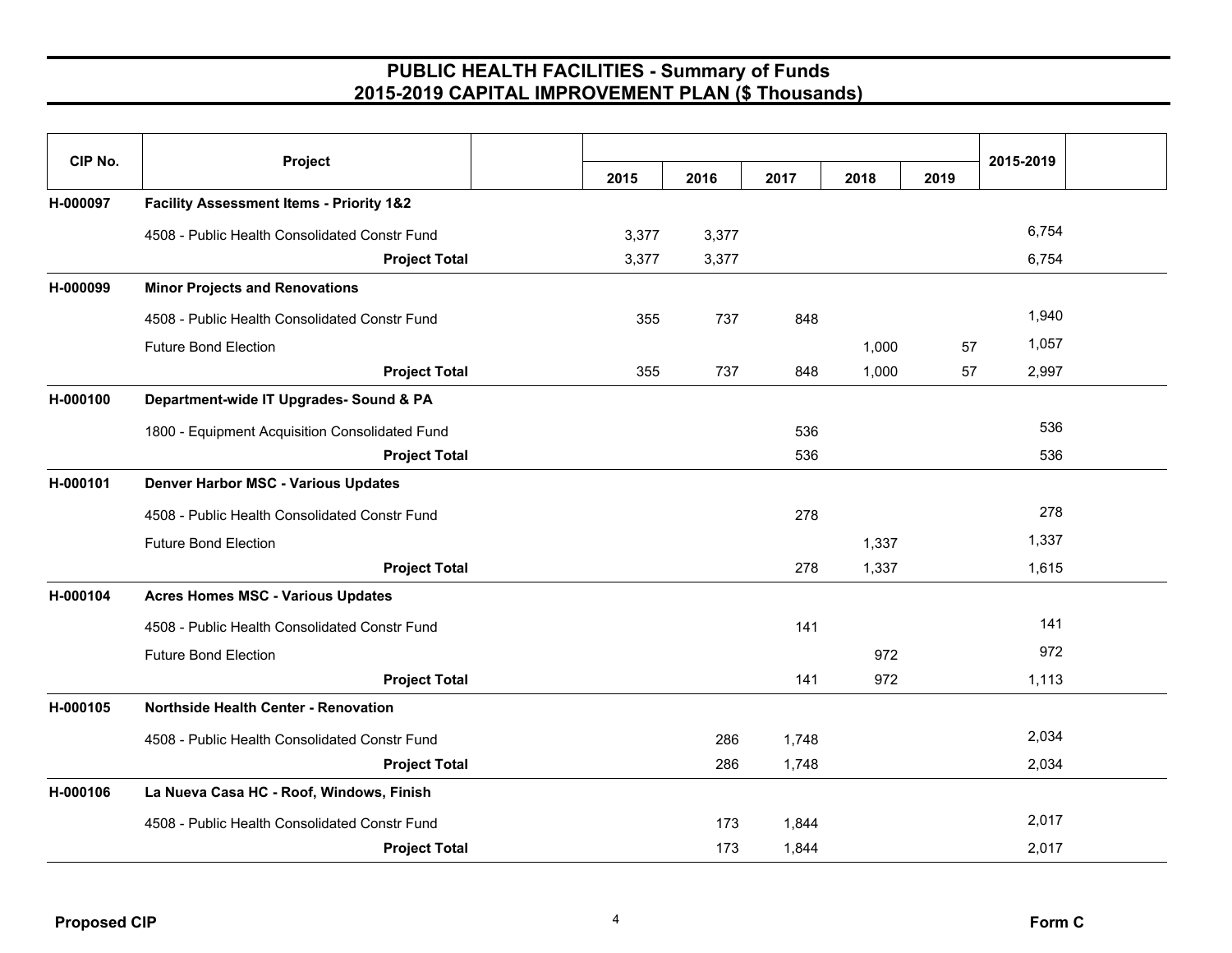| CIP No.         | Project                                             |       |        |        |       |       | 2015-2019 |  |
|-----------------|-----------------------------------------------------|-------|--------|--------|-------|-------|-----------|--|
|                 |                                                     | 2015  | 2016   | 2017   | 2018  | 2019  |           |  |
| H-000112        | <b>HDHHS - Facilities Master Plan Dev</b>           |       |        |        |       |       |           |  |
|                 | 4508 - Public Health Consolidated Constr Fund       |       | 278    |        |       |       | 278       |  |
|                 | <b>Project Total</b>                                |       | 278    |        |       |       | 278       |  |
| H-000113        | <b>Commerce Warehouse - Roof &amp; Heating</b>      |       |        |        |       |       |           |  |
|                 | 4508 - Public Health Consolidated Constr Fund       |       |        | 412    |       |       | 412       |  |
|                 | <b>Project Total</b>                                |       |        | 412    |       |       | 412       |  |
| H-000114        | La Nueva Casa - Parking Lot Expansion               |       |        |        |       |       |           |  |
|                 | <b>Future Bond Election</b>                         |       |        |        |       | 534   | 534       |  |
|                 | <b>Project Total</b>                                |       |        |        |       | 534   | 534       |  |
| H-000115        | Third Ward MSC & HC- Parking Lot /Trail             |       |        |        |       |       |           |  |
|                 | 4508 - Public Health Consolidated Constr Fund       |       |        | 549    |       |       | 549       |  |
|                 | <b>Project Total</b>                                |       |        | 549    |       |       | 549       |  |
| H-000116        | <b>Magnolia MSC &amp; HC- Parking Lot Expansion</b> |       |        |        |       |       |           |  |
|                 | 4508 - Public Health Consolidated Constr Fund       |       | 731    |        |       |       | 731       |  |
|                 | <b>Project Total</b>                                |       | 731    |        |       |       | 731       |  |
| H-000117        | <b>Commerce Warehouse Expansion</b>                 |       |        |        |       |       |           |  |
|                 | 4508 - Public Health Consolidated Constr Fund       |       |        | 68     |       |       | 68        |  |
|                 | <b>Future Bond Election</b>                         |       |        |        | 614   |       | 614       |  |
|                 | <b>Project Total</b>                                |       |        | 68     | 614   |       | 682       |  |
| <b>H-000SEC</b> | <b>Facilities Security System Upgrades</b>          |       |        |        |       |       |           |  |
|                 | 1800 - Equipment Acquisition Consolidated Fund      | 2,285 |        |        |       |       | 2,285     |  |
|                 | <b>Project Total</b>                                | 2,285 |        |        |       |       | 2,285     |  |
|                 | <b>Total Appropriations:</b>                        | 7,458 | 15,439 | 15,942 | 7,689 | 1,167 | 47,694    |  |